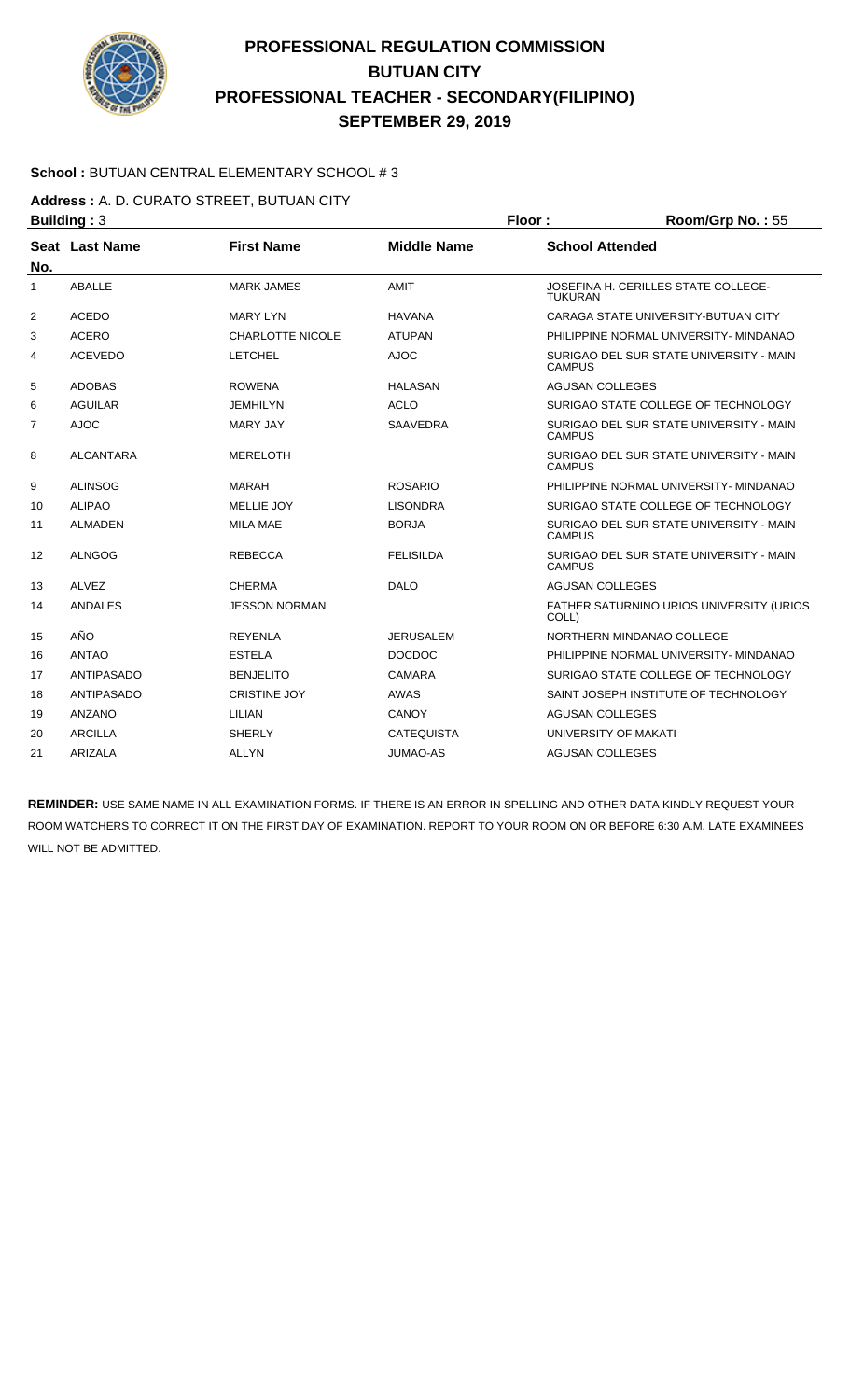

### **School :** BUTUAN CENTRAL ELEMENTARY SCHOOL # 3

**Address :** A. D. CURATO STREET, BUTUAN CITY

|                | <b>Building: 3</b> |                     |                    | Floor:                 | Room/Grp No.: 56                         |
|----------------|--------------------|---------------------|--------------------|------------------------|------------------------------------------|
|                | Seat Last Name     | <b>First Name</b>   | <b>Middle Name</b> | <b>School Attended</b> |                                          |
| No.            |                    |                     |                    |                        |                                          |
| 1              | <b>ARIZOBAL</b>    | <b>RUTH</b>         | <b>ARIENZA</b>     |                        | SURIGAO STATE COLLEGE OF TECHNOLOGY      |
| $\overline{2}$ | <b>ARTISTA</b>     | <b>FRETZE GRACE</b> | <b>MACALAN</b>     | <b>CAMPUS</b>          | SURIGAO DEL SUR STATE UNIVERSITY - MAIN  |
| 3              | <b>ASIS</b>        | <b>NOLYN</b>        | AMAD               |                        | SURIGAO STATE COLLEGE OF TECHNOLOGY      |
| 4              | <b>AUSAN</b>       | <b>KRIS</b>         | <b>LULAB</b>       | <b>BAYAWAN</b>         | NEGROS ORIENTAL STATE UNIVERSITY (CVPC)- |
| 5              | <b>AVILA</b>       | <b>MARK JOHN</b>    |                    | COLL)                  | FATHER SATURNINO URIOS UNIVERSITY (URIOS |
| 6              | <b>BACAT</b>       | <b>MARICEL</b>      | <b>DAGUIL</b>      |                        | NORTHEASTERN MINDANAO COLL.              |
| 7              | <b>BACONG</b>      | <b>RUTCHEE</b>      | <b>LEGASPO</b>     |                        | KING'S COLLEGE OF MARBEL                 |
| 8              | <b>BAILO</b>       | <b>JESSA MARIE</b>  | <b>RENSULAT</b>    |                        | CARAGA STATE UNIVERSITY-BUTUAN CITY      |
| 9              | <b>BAJAO</b>       | <b>CYNDY</b>        | <b>MADRIDANO</b>   |                        | PHILIPPINE NORMAL UNIVERSITY- MINDANAO   |
| 10             | <b>BAJAO</b>       | ELI                 | <b>GALULA</b>      |                        | SURIGAO STATE COLLEGE OF TECHNOLOGY      |
| 11             | <b>BALACUA</b>     | <b>LEONARD</b>      | <b>NAMALATA</b>    |                        | SAINT JOSEPH INSTITUTE OF TECHNOLOGY     |
| 12             | <b>BALANSAG</b>    | <b>MARK ANTHONY</b> | <b>BUTTELLA</b>    |                        | NORTHERN MINDANAO COLLEGE                |
| 13             | <b>BALATE</b>      | <b>DAYNA</b>        | CARIÑO             |                        | PHILIPPINE NORMAL UNIVERSITY- MINDANAO   |
| 14             | <b>BALDO</b>       | <b>JHON BRYAN</b>   | <b>FLORDELIZA</b>  |                        | NORTHERN MINDANAO COLLEGE                |
| 15             | <b>BALDO</b>       | <b>LOTCHIE ANN</b>  | <b>FELICILDA</b>   |                        | NORTHERN MINDANAO COLLEGE                |
| 16             | <b>BALICOG</b>     | <b>WILMARK</b>      | <b>PANTOLIAGA</b>  |                        | PHILIPPINE NORMAL UNIVERSITY- MINDANAO   |
| 17             | <b>BALINGAN</b>    | <b>NIKKI</b>        |                    | <b>CAMPUS</b>          | SURIGAO DEL SUR STATE UNIVERSITY - MAIN  |
| 18             | <b>BARRIOS</b>     | ANGELIE             | <b>PINO</b>        |                        | PHILIPPINE NORMAL UNIVERSITY- MINDANAO   |
| 19             | <b>BENIGA</b>      | LIEZEL JANE         | CASANO             | <b>CAMPUS</b>          | SURIGAO DEL SUR STATE UNIVERSITY - MAIN  |
| 20             | <b>BERBAÑA</b>     | <b>ANGEL FATIMA</b> | VARQUEZ            |                        | NORTHERN MINDANAO COLLEGE                |
| 21             | <b>BERMOY</b>      | MAE JUNBE           | CAGA               |                        | NORTHERN MINDANAO COLLEGE                |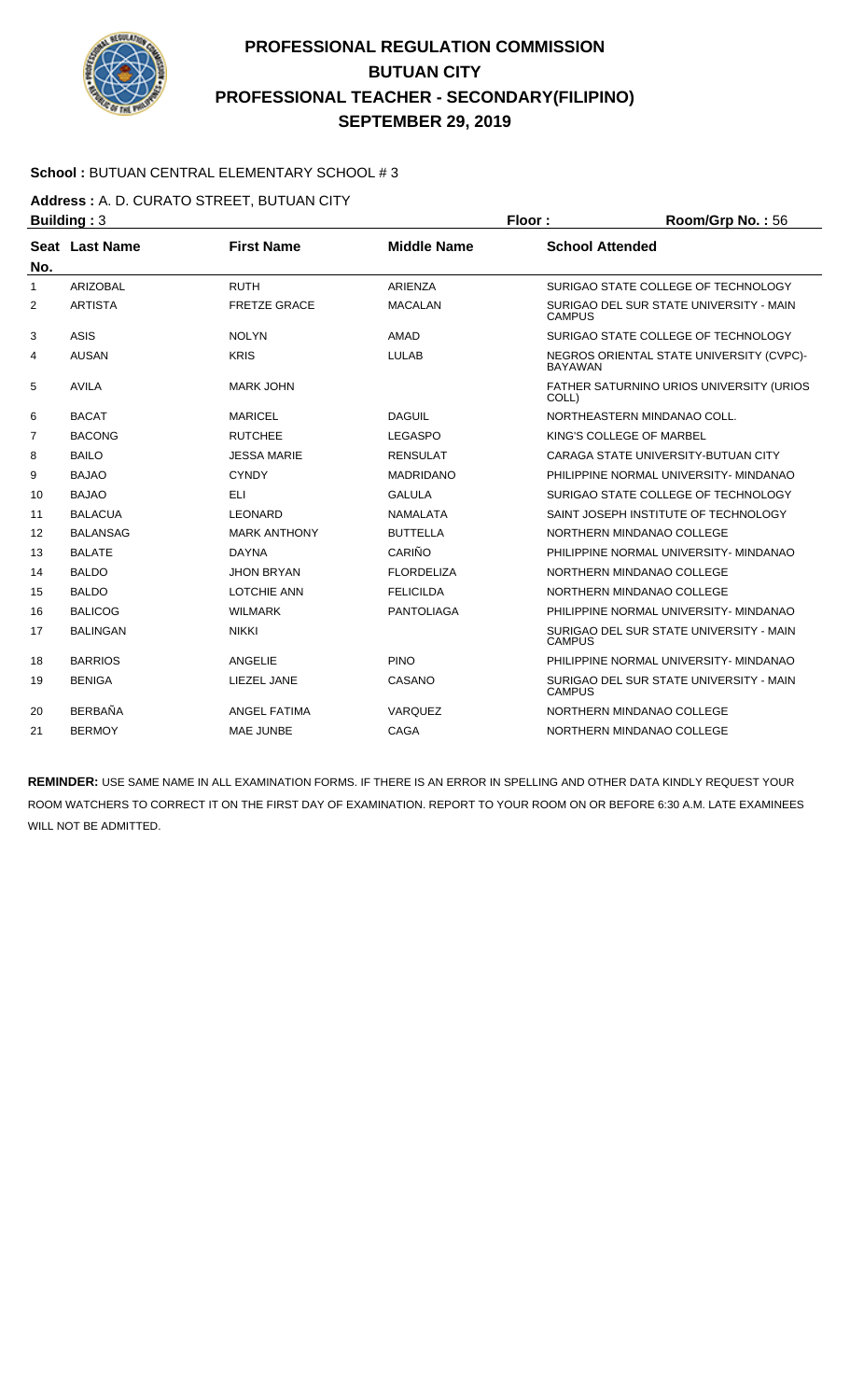

### **School :** BUTUAN CENTRAL ELEMENTARY SCHOOL # 3

**Address :** A. D. CURATO STREET, BUTUAN CITY

| <b>Building: 3</b> |                  |                       | Floor:             | Room/Grp No.: 57                                  |
|--------------------|------------------|-----------------------|--------------------|---------------------------------------------------|
| No.                | Seat Last Name   | <b>First Name</b>     | <b>Middle Name</b> | <b>School Attended</b>                            |
| $\mathbf{1}$       | <b>BESAS</b>     | <b>GRACEIL</b>        | LAMPAD             | SURIGAO STATE COLLEGE OF TECHNOLOGY               |
| 2                  | <b>BETASULA</b>  | <b>MARIA ISABEL</b>   | <b>FLORES</b>      | SURIGAO STATE COLLEGE OF TECHNOLOGY               |
| 3                  | <b>BISMAR</b>    | <b>LISTER</b>         | CAÑO               | CARAGA STATE UNIVERSITY-BUTUAN CITY               |
| 4                  | <b>BOLOTAOLO</b> | <b>JESELL MIE</b>     | <b>MORAN</b>       | NORTHERN MINDANAO COLLEGE                         |
| 5                  | <b>BONGO</b>     | <b>CARMEL ANN</b>     | <b>MAGALLANES</b>  | CARAGA STATE UNIVERSITY-BUTUAN CITY               |
| 6                  | <b>BONIAO</b>    | <b>JOAN</b>           | GIL                | NORTHERN MINDANAO COLLEGE                         |
| 7                  | <b>BONIAO</b>    | <b>ROSE</b>           | <b>LAMBOT</b>      | NORTHEASTERN MINDANAO COLL.                       |
| 8                  | <b>BORJA</b>     | <b>KEEZHA MAE</b>     | <b>BADIANA</b>     | PHILIPPINE NORMAL UNIVERSITY- MINDANAO            |
| 9                  | <b>BOTONA</b>    | <b>BLESEMIE</b>       | <b>CONVERSION</b>  | SURIGAO STATE COLLEGE OF TECHNOLOGY               |
| 10                 | <b>BUNGABONG</b> | <b>CARMINA</b>        | <b>MIRAS</b>       | SURIGAO STATE COLLEGE OF TECHNOLOGY               |
| 11                 | <b>BUQUE</b>     | <b>KATE</b>           | <b>ORACION</b>     | <b>AGUSAN COLLEGES</b>                            |
| 12                 | <b>BUSICO</b>    | <b>QUENNIE GIN</b>    | <b>NOVO</b>        | <b>AGUSAN COLLEGES</b>                            |
| 13                 | <b>BUTILLA</b>   | <b>LOIDA</b>          | ABO-ABO            | NORTHERN MINDANAO COLLEGE                         |
| 14                 | <b>CABAS</b>     | <b>RYAN</b>           | <b>ASAS</b>        | FATHER SATURNINO URIOS UNIVERSITY (URIOS<br>COLL) |
| 15                 | CABAYA           | <b>JORGEN</b>         | <b>CATAHUM</b>     | WESTERN MINDANAO STATE U-IPIL                     |
| 16                 | <b>CABOJOC</b>   | <b>MYCA KYLE</b>      | SARNILLO           | PHILIPPINE NORMAL UNIVERSITY- MINDANAO            |
| 17                 | <b>CABUSAS</b>   | <b>MARY JOY</b>       | <b>TAGLEONG</b>    | CARAGA STATE UNIVERSITY-BUTUAN CITY               |
| 18                 | <b>CADAVOS</b>   | <b>CEILILLE TARAH</b> |                    | PHILIPPINE NORMAL UNIVERSITY- MINDANAO            |
| 19                 | <b>CADORNA</b>   | <b>ORLY</b>           | <b>BERNALDEZ</b>   | GINGOOG CITY JUNIOR COLLEGE                       |
| 20                 | <b>CAGMAT</b>    | <b>BERNADETH</b>      | <b>RETUYA</b>      | GINGOOG CITY JUNIOR COLLEGE                       |
| 21                 | <b>CAHAPON</b>   | <b>JHON MAR</b>       | ABERGONZADO        | PHILIPPINE NORMAL UNIVERSITY- MINDANAO            |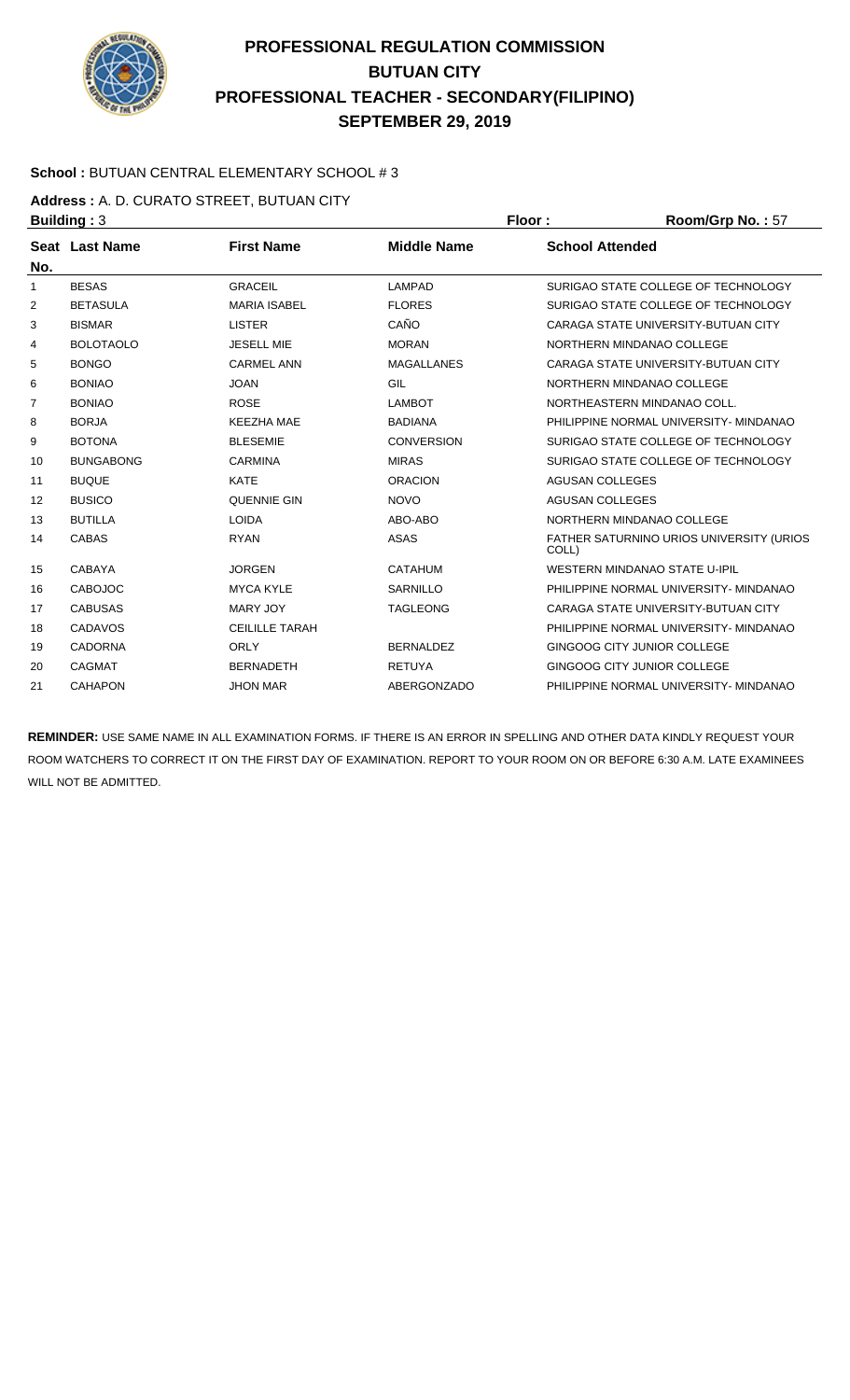

### **School :** BUTUAN CENTRAL ELEMENTARY SCHOOL # 3

### **Address :** A. D. CURATO STREET, BUTUAN CITY

| <b>Building: 3</b> |                  |                        |                    | Floor:                                                   | Room/Grp No.: 58 |
|--------------------|------------------|------------------------|--------------------|----------------------------------------------------------|------------------|
| No.                | Seat Last Name   | <b>First Name</b>      | <b>Middle Name</b> | <b>School Attended</b>                                   |                  |
| 1                  | CAHULOGAN        | <b>JENNIFER</b>        | ALAMEDA            | SURIGAO STATE COLLEGE OF TECHNOLOGY                      |                  |
| 2                  | CALUNOD          | <b>JEEDAR</b>          | <b>ADOBAS</b>      | <b>AGUSAN COLLEGES</b>                                   |                  |
| 3                  | CALVO            | <b>EDGAR JR</b>        | <b>PEBREA</b>      | <b>AGUSAN COLLEGES</b>                                   |                  |
| 4                  | <b>CAMARIN</b>   | <b>NESSEL ZEZENE</b>   | <b>ABCEDE</b>      | NORTHERN MINDANAO COLLEGE                                |                  |
| 5                  | <b>CAÑETE</b>    | <b>MARY ROSE</b>       | <b>BURIAS</b>      | NEW NORTHERN MINDANAO COLLEGE                            |                  |
| 6                  | <b>CANTA</b>     | LARRY                  | <b>GALANIDA</b>    | NORTHEASTERN MINDANAO COLL.                              |                  |
| 7                  | <b>CAPILITAN</b> | <b>CRISZEL</b>         | <b>FELICILDA</b>   | <b>AGUSAN COLLEGES</b>                                   |                  |
| 8                  | <b>CASPE</b>     | <b>GREZEL</b>          |                    | SURIGAO DEL SUR STATE UNIVERSITY - MAIN<br><b>CAMPUS</b> |                  |
| 9                  | <b>CASTRO</b>    | <b>JULIET</b>          | VASQUEZ            | SURIGAO DEL SUR STATE UNIVERSITY - MAIN<br><b>CAMPUS</b> |                  |
| 10                 | CAYAO            | <b>REY</b>             | <b>DULAS</b>       | SAINT PETER COLLEGE-BALINGASAG                           |                  |
| 11                 | CAYOMO           | <b>SHELLA</b>          | <b>BALUSCA</b>     | SURIGAO STATE COLLEGE OF TECHNOLOGY                      |                  |
| 12                 | <b>CEDEÑO</b>    | <b>BARBETTE</b>        | <b>FELOMINO</b>    | PHILIPPINE NORMAL UNIVERSITY- MINDANAO                   |                  |
| 13                 | <b>CIPRIANO</b>  | <b>MYLENE</b>          | <b>DATAHAN</b>     | SAINT JOSEPH INSTITUTE OF TECHNOLOGY                     |                  |
| 14                 | COGUIT           | <b>ROXANNE</b>         | <b>SAMALCA</b>     | NORTHERN MINDANAO COLLEGE                                |                  |
| 15                 | <b>COLOMA</b>    | <b>REYNALDO</b>        | <b>SULA-SULA</b>   | SAINT JOSEPH INSTITUTE OF TECHNOLOGY                     |                  |
| 16                 | CONGAYO          | <b>JEROME</b>          | ORCULLO            | SURIGAO STATE COLLEGE OF TECHNOLOGY                      |                  |
| 17                 | CORAL            | <b>MARY JANE</b>       | <b>PIENCENAVES</b> | AGUSAN INSTITUTE OF TECHNOLOGY                           |                  |
| 18                 | <b>CREENCIA</b>  | <b>BRYL</b>            | <b>PALOMAR</b>     | SURIGAO STATE COLLEGE OF TECHNOLOGY                      |                  |
| 19                 | <b>CUESTAS</b>   | <b>JUDILYN</b>         | <b>FEDELIS</b>     | NORTHERN MINDANAO COLLEGE                                |                  |
| 20                 | <b>CURAY</b>     | <b>RUBY</b>            | <b>DUMANACAL</b>   | NORTHEASTERN MINDANAO COLL.                              |                  |
| 21                 | <b>CUSTODIO</b>  | <b>DIVINA ANGELIKA</b> | <b>PEBRIA</b>      | PHILIPPINE NORMAL UNIVERSITY- MINDANAO                   |                  |
|                    |                  |                        |                    |                                                          |                  |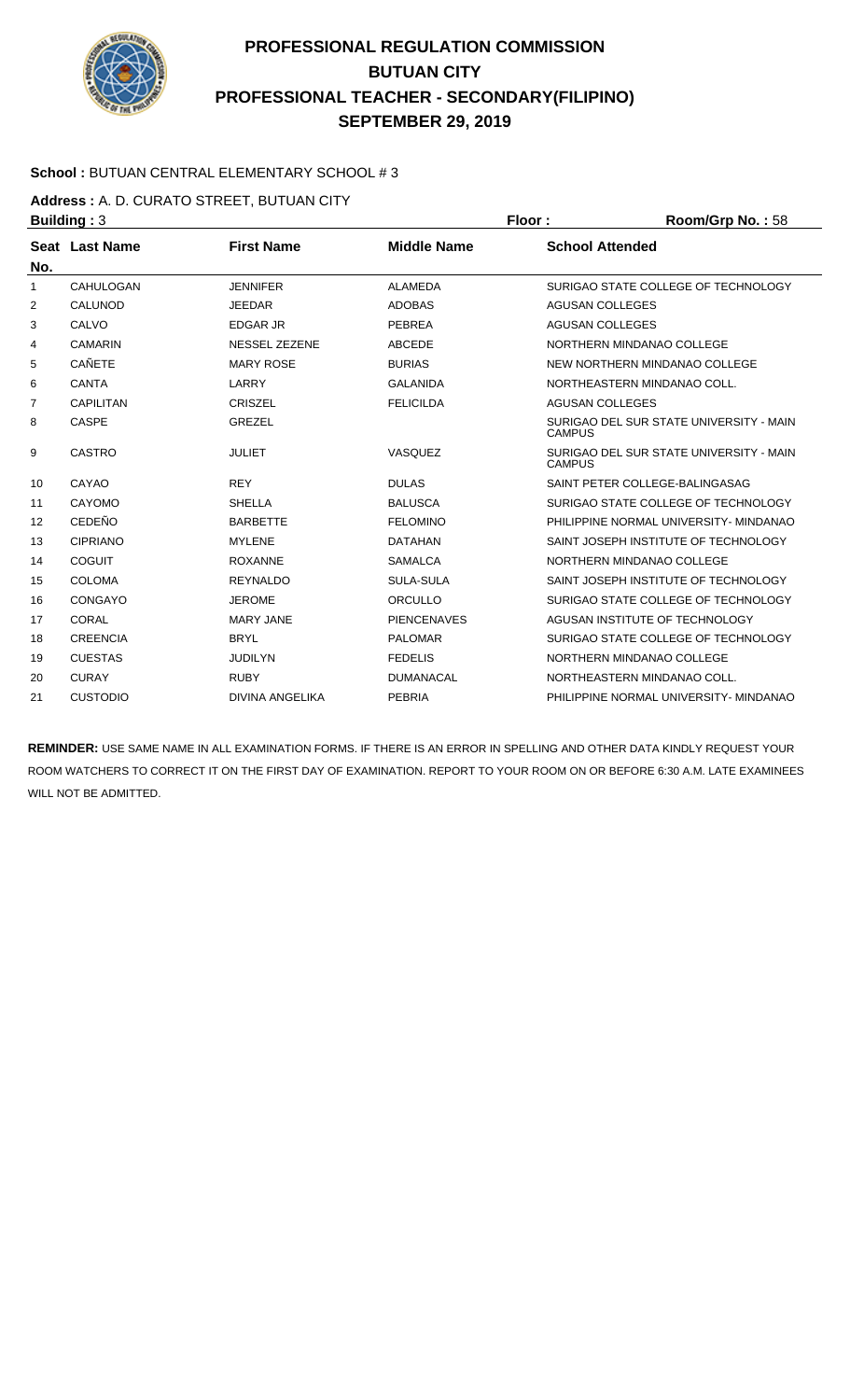

### **School :** BUTUAN CENTRAL ELEMENTARY SCHOOL # 3

**Address :** A. D. CURATO STREET, BUTUAN CITY

| <b>Building: 3</b> |                     |                     | Floor:             | Room/Grp No.: 59       |                                         |
|--------------------|---------------------|---------------------|--------------------|------------------------|-----------------------------------------|
|                    | Seat Last Name      | <b>First Name</b>   | <b>Middle Name</b> | <b>School Attended</b> |                                         |
| No.                |                     |                     |                    |                        |                                         |
| 1                  | <b>DAGANI</b>       | <b>DOLLY LOVE</b>   | CASTRO             |                        | CARAGA STATE UNIVERSITY-BUTUAN CITY     |
| 2                  | <b>DAGOC</b>        | <b>CHARLOTTE</b>    | <b>ARELLANO</b>    |                        | CHRIST THE KING COLLEGE-GINGOOG CITY    |
| 3                  | <b>DAGOHOY</b>      | <b>APRIL BOY</b>    | <b>COGUIT</b>      |                        | NEW NORTHERN MINDANAO COLLEGE           |
| 4                  | <b>DAMGO</b>        | <b>FLORIE MAE</b>   | <b>LOAYON</b>      |                        | PHILIPPINE NORMAL UNIVERSITY- MINDANAO  |
| 5                  | <b>DAÑO</b>         | <b>CHERLITA</b>     | SALVAÑA            | LOURDES COLLEGE        |                                         |
| 6                  | <b>DAPAT</b>        | <b>NOLI JAY</b>     | <b>BUENAFE</b>     | <b>AGUSAN COLLEGES</b> |                                         |
| $\overline{7}$     | <b>DAUG</b>         | ARVEN               | <b>ACEDILLA</b>    |                        | NORTHERN MINDANAO COLLEGE               |
| 8                  | DE ASIS             | <b>AILEEN</b>       | <b>BERNALES</b>    |                        | SURIGAO STATE COLLEGE OF TECHNOLOGY     |
| 9                  | DE ASIS             | <b>JOMAR</b>        | <b>ALCAIN</b>      |                        | NEW NORTHERN MINDANAO COLLEGE           |
| 10                 | <b>DELA CRUZ</b>    | <b>BHONITA ROSE</b> | <b>CAPON</b>       |                        | NEW NORTHERN MINDANAO COLLEGE           |
| 11                 | <b>DELA CRUZ</b>    | <b>JESSILLE</b>     | <b>ROXAS</b>       |                        | RIZAL MEMORIAL COLLEGE                  |
| 12                 | <b>DELA ROSA</b>    | <b>HANNAH DAWN</b>  | <b>CABERIO</b>     | <b>AGUSAN COLLEGES</b> |                                         |
| 13                 | <b>DELAUTA</b>      | <b>CHRISTOPHER</b>  | <b>GASES</b>       |                        | NORTHERN MINDANAO COLLEGE               |
| 14                 | <b>DELFIN</b>       | <b>MARIAN</b>       | <b>AUXILLO</b>     | UNIVERSITY OF CEBU     |                                         |
| 15                 | <b>DELGADO</b>      | <b>J FRANCIS</b>    | <b>GEMPESAW</b>    |                        | PHILIPPINE NORMAL UNIVERSITY- MINDANAO  |
| 16                 | <b>DELGADO</b>      | <b>REZZA MAE</b>    | <b>LIGAYA</b>      |                        | SURIGAO STATE COLLEGE OF TECHNOLOGY     |
| 17                 | <b>DELIJERO</b>     | <b>KEMBERT</b>      | <b>GULLENTES</b>   |                        | NORTHERN MINDANAO COLLEGE               |
| 18                 | <b>DELOS SANTOS</b> | <b>ANNALIZA</b>     | <b>BUCO</b>        | <b>CAMPUS</b>          | SURIGAO DEL SUR STATE UNIVERSITY - MAIN |
| 19                 | <b>DIALDE</b>       | <b>RESSIE JR</b>    | <b>BULACTIAL</b>   |                        | SURIGAO STATE COLLEGE OF TECHNOLOGY     |
| 20                 | <b>DINERO</b>       | <b>ROMNICK</b>      | <b>EQUIPAJE</b>    |                        | CARAGA STATE UNIVERSITY-BUTUAN CITY     |
| 21                 | <b>DINGAL</b>       | <b>ARCHIE</b>       | <b>ZAFRA</b>       |                        | SURIGAO STATE COLLEGE OF TECHNOLOGY     |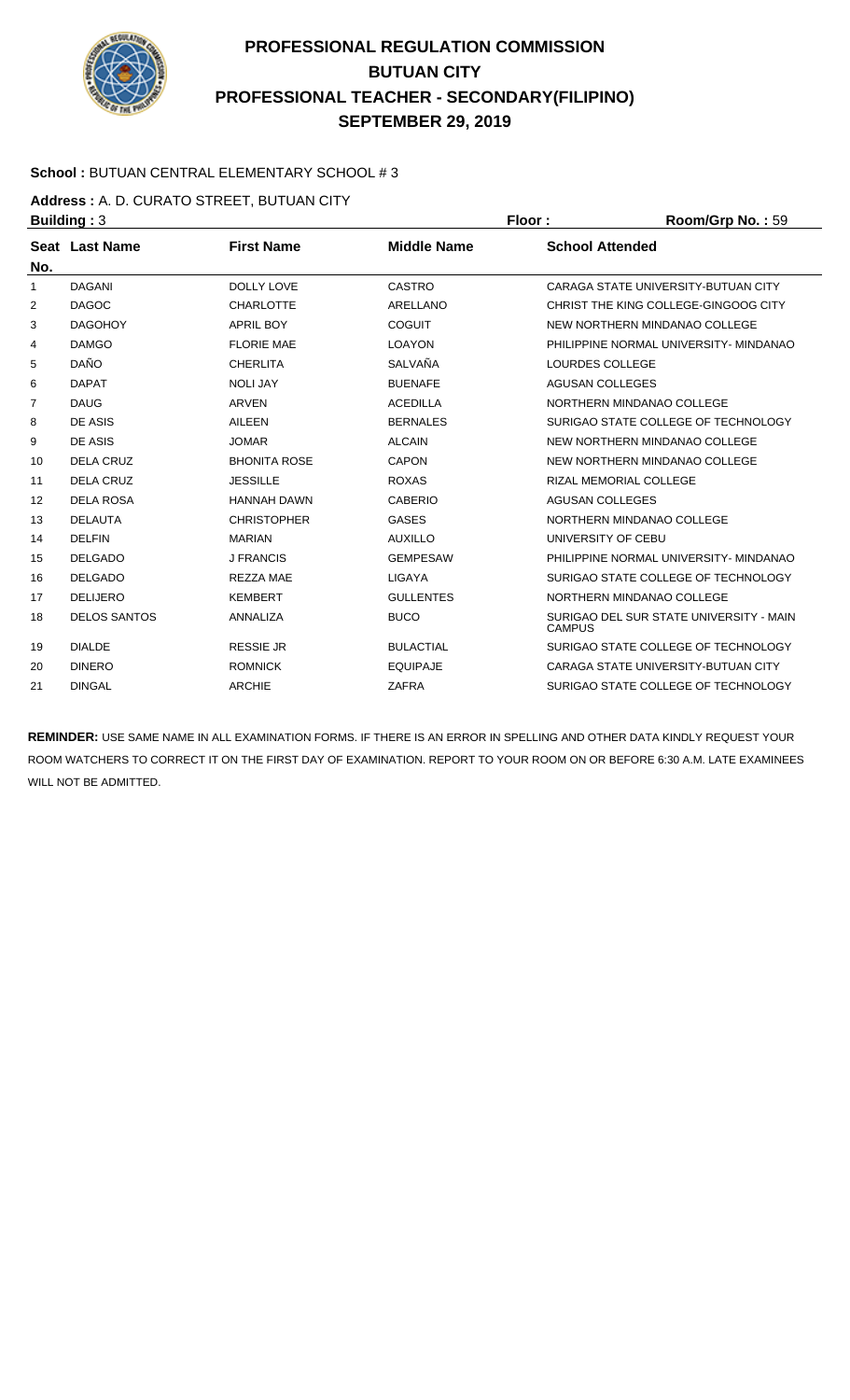

### **School :** BUTUAN CENTRAL ELEMENTARY SCHOOL # 3

**Address :** A. D. CURATO STREET, BUTUAN CITY

|                | <b>Building: 3</b> |                      |                    | Floor:                                                           | Room/Grp No.: 60                               |
|----------------|--------------------|----------------------|--------------------|------------------------------------------------------------------|------------------------------------------------|
| No.            | Seat Last Name     | <b>First Name</b>    | <b>Middle Name</b> | <b>School Attended</b>                                           |                                                |
| $\mathbf{1}$   | <b>DOGOLDOGOL</b>  | <b>SHENIMAE</b>      | <b>APA</b>         | NORTHERN MINDANAO COLLEGE                                        |                                                |
| 2              | <b>DOROY</b>       | <b>LEO</b>           | <b>MANOLONG</b>    | STATE COLLEGE)-MAIN CAMPUS                                       | BUKIDNON STATE UNIVERSITY(FOR.BUKIDNON         |
| 3              | <b>DUARTE</b>      | <b>ANGELICA</b>      | <b>SUAREZ</b>      | <b>BOHOL ISLAND STATE UNIVERSITY</b><br>(FOR.CVSCAFT)-TAGBILARAN |                                                |
| 4              | <b>DUNCANO</b>     | <b>MARY GRACE</b>    | <b>HINANIBAN</b>   | <b>AGUSAN COLLEGES</b>                                           |                                                |
| 5              | <b>DURANGO</b>     | <b>RIZEL</b>         | <b>CATAMORA</b>    |                                                                  | SAINT JOSEPH INSTITUTE OF TECHNOLOGY           |
| 6              | <b>DURANGO</b>     | <b>ROSEMARIE</b>     | <b>VILLATURA</b>   | SURIGAO SUR COLLEGE                                              |                                                |
| $\overline{7}$ | <b>EDMA</b>        | <b>PRINCESS HOPE</b> | <b>ABAO</b>        | <b>EXTERNAL STUDIES CENTER</b>                                   | <b>BUKIDNON STATE UNIVERSITY - SALAY</b>       |
| 8              | EGOS               | <b>MAR CHRISTIAN</b> | <b>GUCOR</b>       |                                                                  | PHILIPPINE NORMAL UNIVERSITY- MINDANAO         |
| 9              | <b>EJARA</b>       | <b>NOVA MAE</b>      | <b>AURON</b>       | COLL)                                                            | FATHER SATURNINO URIOS UNIVERSITY (URIOS       |
| 10             | <b>ENOY</b>        | <b>GOLIAT</b>        | <b>SAMBALES</b>    | <b>SURIGAO SUR COLLEGE</b>                                       |                                                |
| 11             | <b>ENRIQUEZ</b>    | <b>MARJOLYN</b>      | <b>MELIDA</b>      |                                                                  | SURIGAO STATE COLLEGE OF TECHNOLOGY            |
| 12             | EPILAN             | <b>EMELYN</b>        | <b>SIAGO</b>       | NORTHERN MINDANAO COLLEGE                                        |                                                |
| 13             | <b>ESCALANTE</b>   | <b>RONALYN</b>       | <b>BERNADEZ</b>    | UNIVERSITY OF CEBU                                               |                                                |
| 14             | <b>ESLAO</b>       | <b>FHEBE</b>         | <b>DE GRACIA</b>   | STATE COLLEGE)-MAIN CAMPUS                                       | <b>BUKIDNON STATE UNIVERSITY (FOR.BUKIDNON</b> |
| 15             | <b>ESPALDON</b>    | <b>MARICAR</b>       | <b>LLAGAS</b>      |                                                                  | SURIGAO STATE COLLEGE OF TECHNOLOGY            |
| 16             | <b>ESTRELLA</b>    | <b>HENRY JR</b>      | <b>RANADA</b>      |                                                                  | CHRIST THE KING COLLEGE-GINGOOG CITY           |
| 17             | <b>ETAC</b>        | <b>MIRALUNA</b>      | <b>RAVELO</b>      |                                                                  | SURIGAO STATE COLLEGE OF TECHNOLOGY            |
| 18             | <b>FERMACE</b>     | <b>ALMA</b>          | <b>CUABO</b>       |                                                                  | SURIGAO STATE COLLEGE OF TECHNOLOGY            |
| 19             | <b>FORTUN</b>      | <b>ROXANNE</b>       | <b>EUPEÑA</b>      | COLL)                                                            | FATHER SATURNINO URIOS UNIVERSITY (URIOS       |
| 20             | <b>FUERZAS</b>     | <b>SHAYNE VIR</b>    | <b>PABRECIS</b>    | <b>EXTERNAL STUDIES CENTER</b>                                   | <b>BUKIDNON STATE UNIVERSITY - MONKAYO</b>     |
| 21             | <b>GALERA</b>      | <b>HANIEROSE</b>     | <b>TECSON</b>      | <b>CAMPUS</b>                                                    | SURIGAO DEL SUR STATE UNIVERSITY - MAIN        |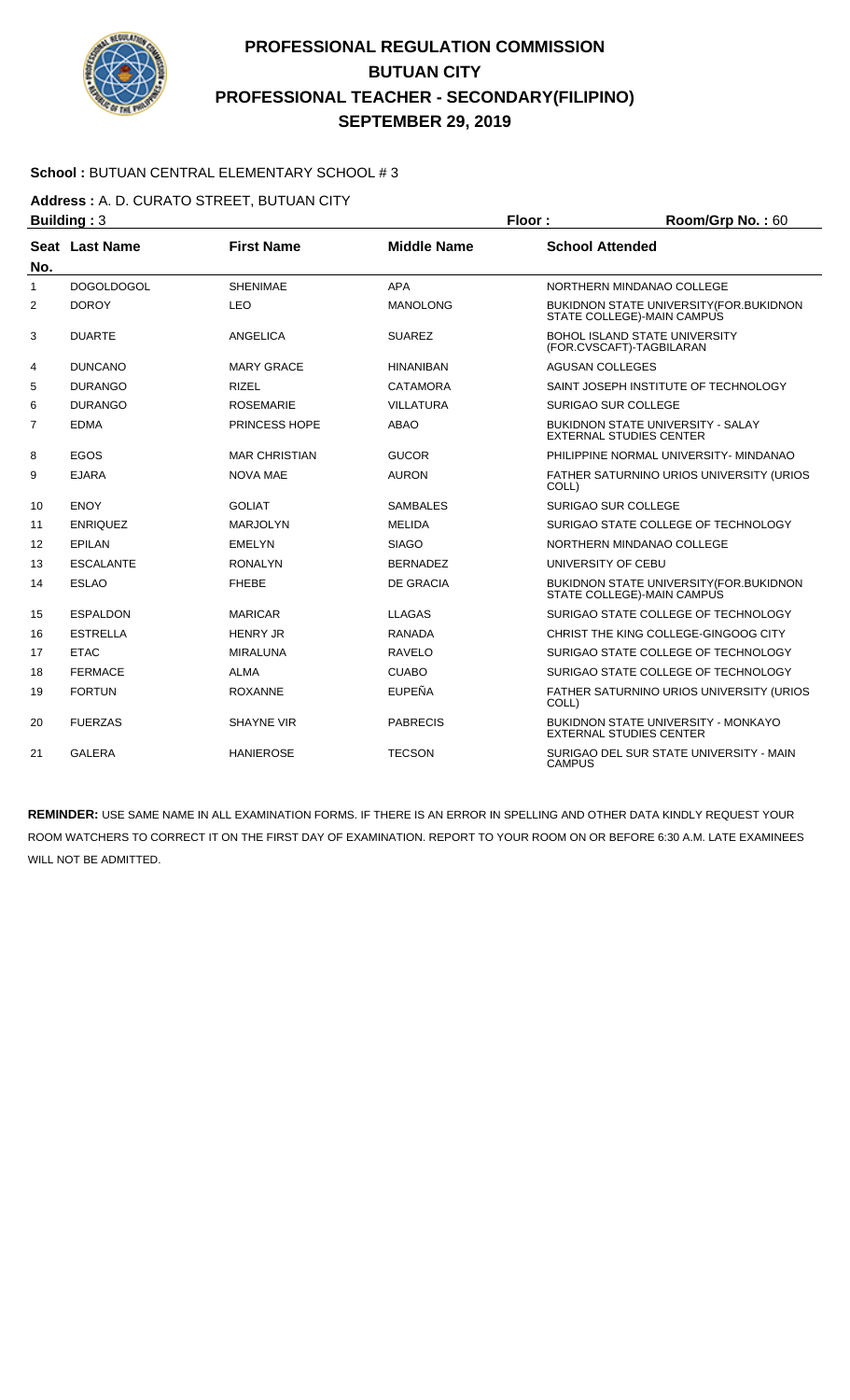

### **School :** BUTUAN CENTRAL ELEMENTARY SCHOOL # 3

**Address :** A. D. CURATO STREET, BUTUAN CITY

| <b>Building: 3</b> |                   |                      | Floor:             | Room/Grp No.: 61       |                                                                            |
|--------------------|-------------------|----------------------|--------------------|------------------------|----------------------------------------------------------------------------|
|                    | Seat Last Name    | <b>First Name</b>    | <b>Middle Name</b> | <b>School Attended</b> |                                                                            |
| No.                |                   |                      |                    |                        |                                                                            |
| 1                  | <b>GALUS</b>      | <b>MA CRISTINA</b>   | <b>PALMA</b>       |                        | SURIGAO STATE COLLEGE OF TECHNOLOGY                                        |
| $\overline{2}$     | <b>GARCENILA</b>  | <b>KEANAN REY</b>    | CAGAPE             |                        | <b>BUKIDNON STATE UNIVERSITY - SALAY</b><br><b>EXTERNAL STUDIES CENTER</b> |
| 3                  | <b>GARCES</b>     | <b>RUTH</b>          | <b>DALAPO</b>      |                        | GINGOOG CITY JUNIOR COLLEGE                                                |
| 4                  | <b>GARCIA</b>     | <b>JENALAINE</b>     | <b>MATUTINO</b>    | <b>AGUSAN COLLEGES</b> |                                                                            |
| 5                  | <b>GAVINO</b>     | <b>YRAN</b>          | <b>EJE</b>         |                        | CARAGA STATE UNIVERSITY-BUTUAN CITY                                        |
| 6                  | <b>GERONGCO</b>   | <b>MICHELLE</b>      | <b>ARIAS</b>       |                        | AURORA PIONEERS MEMORIAL COLLEGE                                           |
| 7                  | <b>GONZALES</b>   | <b>KATHLEEN</b>      | <b>DULAY</b>       |                        | SURIGAO STATE COLLEGE OF TECHNOLOGY                                        |
| 8                  | <b>GORGONIA</b>   | <b>ROSALIE</b>       | <b>MANIPIS</b>     | COLL)                  | <b>FATHER SATURNINO URIOS UNIVERSITY (URIOS)</b>                           |
| 9                  | <b>GUAZON</b>     | <b>ELNALIE</b>       | SAPALARAN          |                        | NORTHEASTERN MINDANAO COLL.                                                |
| 10                 | <b>GUILLEN</b>    | CRIS                 | CONGAYO            |                        | SAINT PAUL UNIVERSITY-SURIGAO                                              |
| 11                 | <b>GUILLEN</b>    | PRENCIS JEAN         | <b>TOLIBAS</b>     | <b>AGUSAN COLLEGES</b> |                                                                            |
| 12                 | <b>GUINDULMAN</b> | <b>GEMA</b>          | <b>TADEM</b>       | <b>CAMPUS</b>          | SURIGAO DEL SUR STATE UNIVERSITY - MAIN                                    |
| 13                 | <b>GUIRIGAY</b>   | <b>IRISH</b>         | <b>ALAMBAG</b>     |                        | PHILIPPINE NORMAL UNIVERSITY- MINDANAO                                     |
| 14                 | <b>GUMAPAC</b>    | <b>MIRASOL</b>       | <b>TALIDRO</b>     |                        | PHILIPPINE NORMAL UNIVERSITY- MINDANAO                                     |
| 15                 | <b>GURON</b>      | <b>ANALYN</b>        | <b>PATANGAN</b>    |                        | NORTHERN MINDANAO COLLEGE                                                  |
| 16                 | <b>GUTIERREZ</b>  | <b>ROSE</b>          | <b>CAMPOS</b>      | <b>AGUSAN COLLEGES</b> |                                                                            |
| 17                 | <b>HALOP</b>      | <b>CHERYL</b>        | <b>SIMBAHON</b>    |                        | SAINT JOSEPH INSTITUTE OF TECHNOLOGY                                       |
| 18                 | <b>HENDIVE</b>    | <b>NECOLASA</b>      | <b>OLIVERIO</b>    | <b>CAMPUS</b>          | SURIGAO DEL SUR STATE UNIVERSITY - MAIN                                    |
| 19                 | <b>HERRERA</b>    | <b>KAMILLE JOYCE</b> | <b>TORRALBA</b>    | COLL)                  | FATHER SATURNINO URIOS UNIVERSITY (URIOS                                   |
| 20                 | <b>JABAGAT</b>    | <b>BERNA MARIE</b>   | <b>RANARA</b>      |                        | GINGOOG CITY JUNIOR COLLEGE                                                |
| 21                 | <b>JABAGAT</b>    | <b>JEQUEL</b>        | <b>BAYOR</b>       |                        | PHILIPPINE NORMAL UNIVERSITY- MINDANAO                                     |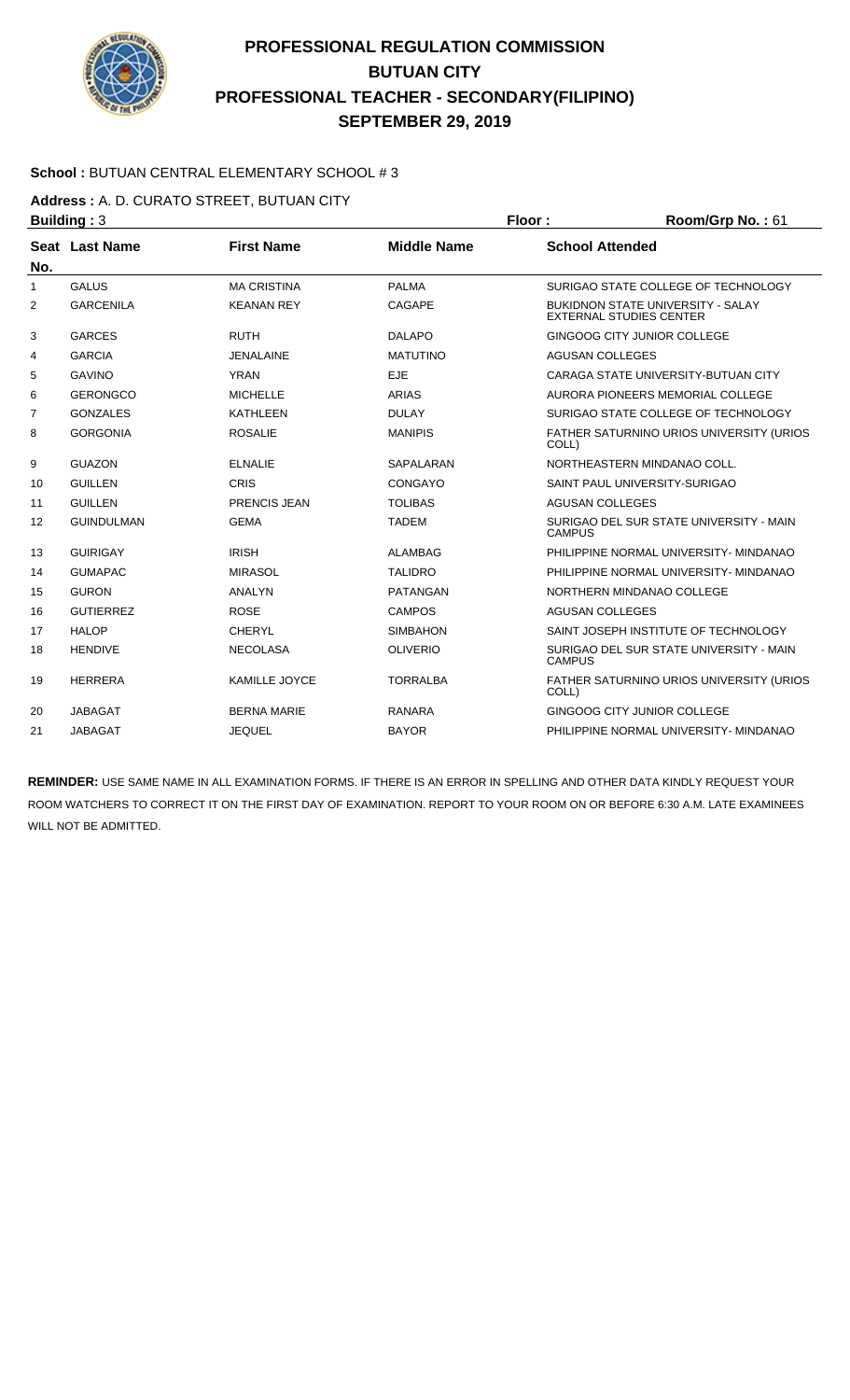

### **School :** BUTUAN CENTRAL ELEMENTARY SCHOOL # 3

**Address :** A. D. CURATO STREET, BUTUAN CITY

|     | <b>Building: 3</b> |                       | Floor:             | Room/Grp No.: 62                                  |
|-----|--------------------|-----------------------|--------------------|---------------------------------------------------|
|     | Seat Last Name     | <b>First Name</b>     | <b>Middle Name</b> | <b>School Attended</b>                            |
| No. |                    |                       |                    |                                                   |
| 1   | <b>JACOSALEM</b>   | <b>JUNJIGRACE</b>     | <b>BETE</b>        | SURIGAO STATE COLLEGE OF TECHNOLOGY               |
| 2   | <b>JADOL</b>       | <b>JACE</b>           | <b>JADMAN</b>      | CHRIST THE KING COLLEGE-GINGOOG CITY              |
| 3   | <b>JALE</b>        | <b>CHERILYN</b>       | <b>NAMOK</b>       | CARAGA STATE UNIVERSITY-BUTUAN CITY               |
| 4   | <b>JAMISOLA</b>    | <b>IRENE MAY</b>      | <b>MOCA</b>        | NORTHERN MINDANAO COLLEGE                         |
| 5   | <b>JAMITO</b>      | <b>SIERRA FREITZ</b>  | <b>MADRIDANO</b>   | FATHER SATURNINO URIOS UNIVERSITY (URIOS<br>COLL) |
| 6   | <b>JANOPOL</b>     | <b>MAEGILLI</b>       | <b>TAMALA</b>      | <b>AGUSAN COLLEGES</b>                            |
| 7   | <b>JONGKO</b>      | LAVINIA               | <b>BAYON-ON</b>    | NEW NORTHERN MINDANAO COLLEGE                     |
| 8   | <b>JOVELLAR</b>    | <b>MONICA</b>         | <b>MAGCOSTA</b>    | PHILIPPINE NORMAL UNIVERSITY- MINDANAO            |
| 9   | <b>JUMAMIL</b>     | <b>JIARHYLL</b>       | <b>BARBON</b>      | PHILIPPINE NORMAL UNIVERSITY- MINDANAO            |
| 10  | <b>JURADO</b>      | <b>ROBIE ANN</b>      | <b>ESCARET</b>     | SURIGAO STATE COLLEGE OF TECHNOLOGY               |
| 11  | <b>KHO</b>         | <b>FILA MAE GRACE</b> | <b>CABLINDA</b>    | SAINT RITA'S COLLEGE-BALINGASAG                   |
| 12  | <b>LABADOR</b>     | <b>VERGIELYN</b>      | <b>AMOR</b>        | PHILIPPINE NORMAL UNIVERSITY- MINDANAO            |
| 13  | <b>LABIANO</b>     | <b>MIA SHANE</b>      | <b>NABO</b>        | FATHER SATURNINO URIOS UNIVERSITY (URIOS<br>COLL) |
| 14  | <b>LACSAMANA</b>   | <b>LENCY</b>          | <b>BAJAN</b>       | NORTHERN MINDANAO COLLEGE                         |
| 15  | <b>LAMOSTE</b>     | <b>IAN DWIGHT</b>     | <b>RIVERA</b>      | CARAGA STATE UNIVERSITY-BUTUAN CITY               |
| 16  | <b>LANSON</b>      | <b>LOVELYN JOY</b>    | <b>CACA</b>        | SURIGAO STATE COLLEGE OF TECHNOLOGY               |
| 17  | <b>LANUGON</b>     | <b>HONEY JANE</b>     | <b>OPPUS</b>       | SAINT JOSEPH INSTITUTE OF TECHNOLOGY              |
| 18  | <b>LAPITAN</b>     | YVONNE JEZELLE        | <b>MANGINSAY</b>   | PHILIPPINE NORMAL UNIVERSITY- MINDANAO            |
| 19  | LAYA               | <b>JEROM</b>          | <b>FUNCHECA</b>    | NEW NORTHERN MINDANAO COLLEGE                     |
| 20  | LAYO               | DHARVEE QUEEN         | <b>TALAMERA</b>    | FATHER SATURNINO URIOS UNIVERSITY (URIOS<br>COLL) |
| 21  | <b>LIMBAROC</b>    | <b>RALPH VINCENT</b>  | <b>GONIA</b>       | SAINT RITA'S COLLEGE-BALINGASAG                   |
|     |                    |                       |                    |                                                   |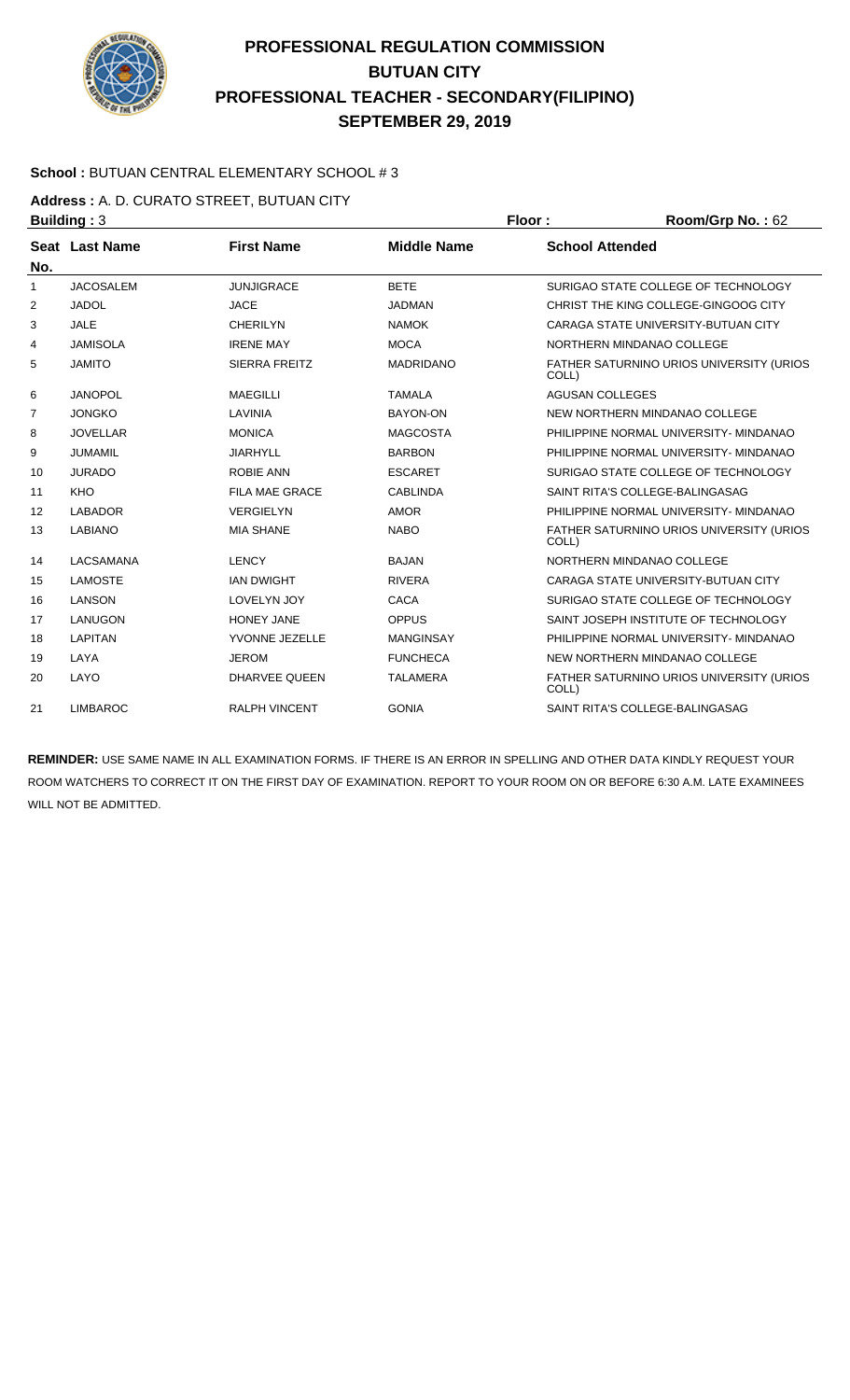

### **School :** BUTUAN CENTRAL ELEMENTARY SCHOOL # 3

**Address :** A. D. CURATO STREET, BUTUAN CITY

| <b>Building: 3</b> |                   |                     | Floor:             | Room/Grp No.: 63       |                                                                               |
|--------------------|-------------------|---------------------|--------------------|------------------------|-------------------------------------------------------------------------------|
|                    | Seat Last Name    | <b>First Name</b>   | <b>Middle Name</b> | <b>School Attended</b> |                                                                               |
| No.                |                   |                     |                    |                        |                                                                               |
| $\mathbf{1}$       | <b>LIPAO</b>      | <b>HFIDI</b>        | <b>SERRANO</b>     |                        | SURIGAO STATE COLLEGE OF TECHNOLOGY                                           |
| 2                  | <b>LITERA</b>     | <b>JULIE</b>        | <b>PADA</b>        | <b>AGUSAN COLLEGES</b> |                                                                               |
| 3                  | <b>LLAGAS</b>     | <b>RICHEL</b>       | <b>HILDAWA</b>     | COLL)                  | FATHER SATURNINO URIOS UNIVERSITY (URIOS                                      |
| 4                  | <b>LOCABERTE</b>  | <b>LERMA</b>        | <b>JOSOL</b>       |                        | NORTHEASTERN MINDANAO COLL.                                                   |
| 5                  | <b>LOGRONIO</b>   | <b>ROSE JANE</b>    | <b>ALICO</b>       |                        | SAINT MICHAEL COLLEGE OF CARAGA, INC                                          |
| 6                  | <b>LOMONGO</b>    | <b>MERCY</b>        | QUISAOT            |                        | <b>BUKIDNON STATE UNIVERSITY - ALUBIJID</b><br><b>EXTERNAL STUDIES CENTER</b> |
| $\overline{7}$     | <b>LOPIO</b>      | <b>JOLINA</b>       | <b>MISADOR</b>     | <b>CAMPUS</b>          | SURIGAO DEL SUR STATE UNIVERSITY - MAIN                                       |
| 8                  | <b>LUANGCO</b>    | <b>DOHREE MAE</b>   | <b>TURNIADO</b>    |                        | NORTHERN MINDANAO COLLEGE                                                     |
| 9                  | <b>LUCABAN</b>    | <b>LEMUEL</b>       | <b>JOAQUIN</b>     |                        | GINGOOG CITY JUNIOR COLLEGE                                                   |
| 10                 | <b>MABALE</b>     | <b>JEZRELLE MAE</b> | <b>CABAHUG</b>     |                        | CARAGA STATE UNIVERSITY-BUTUAN CITY                                           |
| 11                 | <b>MACALINAO</b>  | <b>MARYROSE</b>     | <b>MAPUTE</b>      | <b>AGUSAN COLLEGES</b> |                                                                               |
| 12                 | <b>MACEREN</b>    | <b>DAPHNIE EVE</b>  | <b>BONONO</b>      |                        | SURIGAO STATE COLLEGE OF TECHNOLOGY                                           |
| 13                 | <b>MADERA</b>     | <b>CHARMIE</b>      | <b>LEOPOLDO</b>    |                        | SURIGAO STATE COLLEGE OF TECHNOLOGY                                           |
| 14                 | <b>MALABAD</b>    | <b>KIMBERLY</b>     | <b>NARANJO</b>     |                        | NEW NORTHERN MINDANAO COLLEGE                                                 |
| 15                 | <b>MALANG</b>     | <b>CHAL LYM</b>     | <b>AYON</b>        | COLL)                  | FATHER SATURNINO URIOS UNIVERSITY (URIOS                                      |
| 16                 | <b>MANSINARES</b> | <b>MARYLOVE</b>     | <b>SALARDA</b>     |                        | CHRIST THE KING COLLEGE-GINGOOG CITY                                          |
| 17                 | <b>MANUALES</b>   | <b>JESUS</b>        | <b>DAYAGANON</b>   | <b>FOUNDATION</b>      | DON JOSE ECLEO MEMORIAL EDUCATIONAL                                           |
| 18                 | <b>MAREGMEN</b>   | QUENIE ROSE         | <b>MISLANG</b>     |                        | PHILIPPINE NORMAL UNIVERSITY- MINDANAO                                        |
| 19                 | <b>MARIBOJOC</b>  | <b>MARJORIE</b>     | <b>MONTEALTO</b>   |                        | NORTHERN MINDANAO COLLEGE                                                     |
| 20                 | <b>MATARO</b>     | <b>JESSICA MAE</b>  | <b>FABIO</b>       |                        | SURIGAO STATE COLLEGE OF TECHNOLOGY                                           |
| 21                 | <b>MATUGUINAS</b> | <b>GRACE JOY</b>    | <b>ALAMBAN</b>     |                        | PHILIPPINE NORMAL UNIVERSITY- MINDANAO                                        |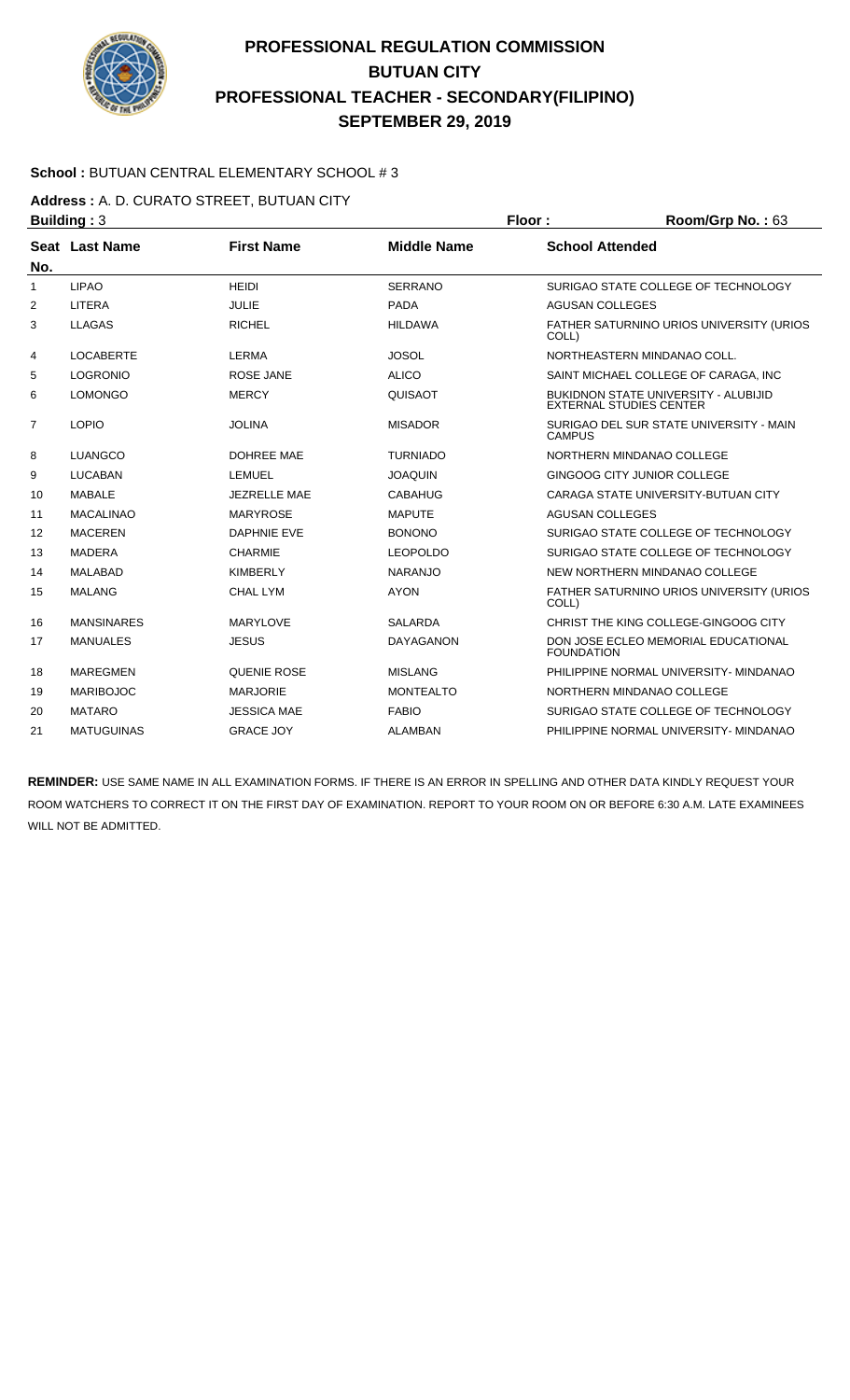

### **School :** BUTUAN CENTRAL ELEMENTARY SCHOOL # 3

**Address :** A. D. CURATO STREET, BUTUAN CITY

| <b>Building: 3</b> |                   |                   | Floor:             | Room/Grp No.: 64       |                                          |
|--------------------|-------------------|-------------------|--------------------|------------------------|------------------------------------------|
| No.                | Seat Last Name    | <b>First Name</b> | <b>Middle Name</b> | <b>School Attended</b> |                                          |
| $\mathbf{1}$       | <b>MELLORIN</b>   | ARGIELOU          | <b>BUNIO</b>       |                        | SAINT JOSEPH INSTITUTE OF TECHNOLOGY     |
| 2                  | <b>MENCIAS</b>    | <b>VINCENT</b>    | <b>MAN-ON</b>      |                        | NORTHERN MINDANAO COLLEGE                |
| 3                  | <b>MERAS</b>      | <b>IJEAN</b>      | <b>ASTRONOMO</b>   |                        | SURIGAO STATE COLLEGE OF TECHNOLOGY      |
| 4                  | <b>MERCADO</b>    | <b>ELLA</b>       | <b>ROSALES</b>     | COLL)                  | FATHER SATURNINO URIOS UNIVERSITY (URIOS |
| 5                  | <b>MERCADO</b>    | <b>JESEL</b>      | <b>TAN</b>         |                        | CHRIST THE KING COLLEGE-GINGOOG CITY     |
| 6                  | <b>MIASCO</b>     | <b>JASMEN</b>     | CABEZA             |                        | NORTHEASTERN MINDANAO COLL.              |
| 7                  | <b>MIJARES</b>    | <b>MARICHU</b>    | <b>JARABE</b>      |                        | NORTHEASTERN MINDANAO COLL.              |
| 8                  | MINDAÑA           | <b>AIZA</b>       | PRIMITIVA          | <b>CAMPUS</b>          | SURIGAO DEL SUR STATE UNIVERSITY - MAIN  |
| 9                  | <b>MIOLE</b>      | <b>MARY JANE</b>  | <b>DELARA</b>      |                        | NORTHERN MINDANAO COLLEGE                |
| 10                 | <b>MOLAAN</b>     | <b>ALTHEA MAE</b> | <b>CALMORIN</b>    |                        | CARAGA STATE UNIVERSITY-BUTUAN CITY      |
| 11                 | <b>MOLO</b>       | <b>IREEN</b>      | <b>BRIONES</b>     |                        | SURIGAO STATE COLLEGE OF TECHNOLOGY      |
| 12                 | <b>MONTECALVO</b> | <b>WIN LOVE</b>   | <b>GAMUSA</b>      |                        | PHILIPPINE NORMAL UNIVERSITY- MINDANAO   |
| 13                 | <b>MONTEROLA</b>  | <b>RUFA MAE</b>   |                    |                        | LAPU-LAPU CITY COLLEGE                   |
| 14                 | <b>MONTILLA</b>   | <b>JEFFRY</b>     | <b>FUNCHICA</b>    |                        | NORTHERN MINDANAO COLLEGE                |
| 15                 | <b>MORALES</b>    | <b>MARK IVAN</b>  | PEROY              |                        | NORTHERN MINDANAO COLLEGE                |
| 16                 | <b>MORGADO</b>    | <b>ELICITO</b>    | <b>ONTUA</b>       |                        | <b>SURIGAO SUR COLLEGE</b>               |
| 17                 | <b>MORIT</b>      | <b>JAN KIM</b>    | PAL                |                        | NEW NORTHERN MINDANAO COLLEGE            |
| 18                 | <b>MUSICO</b>     | <b>IREEN</b>      | <b>PACLIBAR</b>    |                        | CARAGA STATE UNIVERSITY-BUTUAN CITY      |
| 19                 | <b>MUSICO</b>     | <b>JAY ANN</b>    | <b>DAYOLA</b>      |                        | PHILIPPINE NORMAL UNIVERSITY- MINDANAO   |
| 20                 | <b>NABUYA</b>     | <b>TERESA</b>     | <b>CALUNIA</b>     |                        | SAINT JOSEPH INSTITUTE OF TECHNOLOGY     |
| 21                 | <b>NADAL</b>      | <b>JENNEN</b>     | QUIMADO            |                        | SAINT JOSEPH INSTITUTE OF TECHNOLOGY     |
|                    |                   |                   |                    |                        |                                          |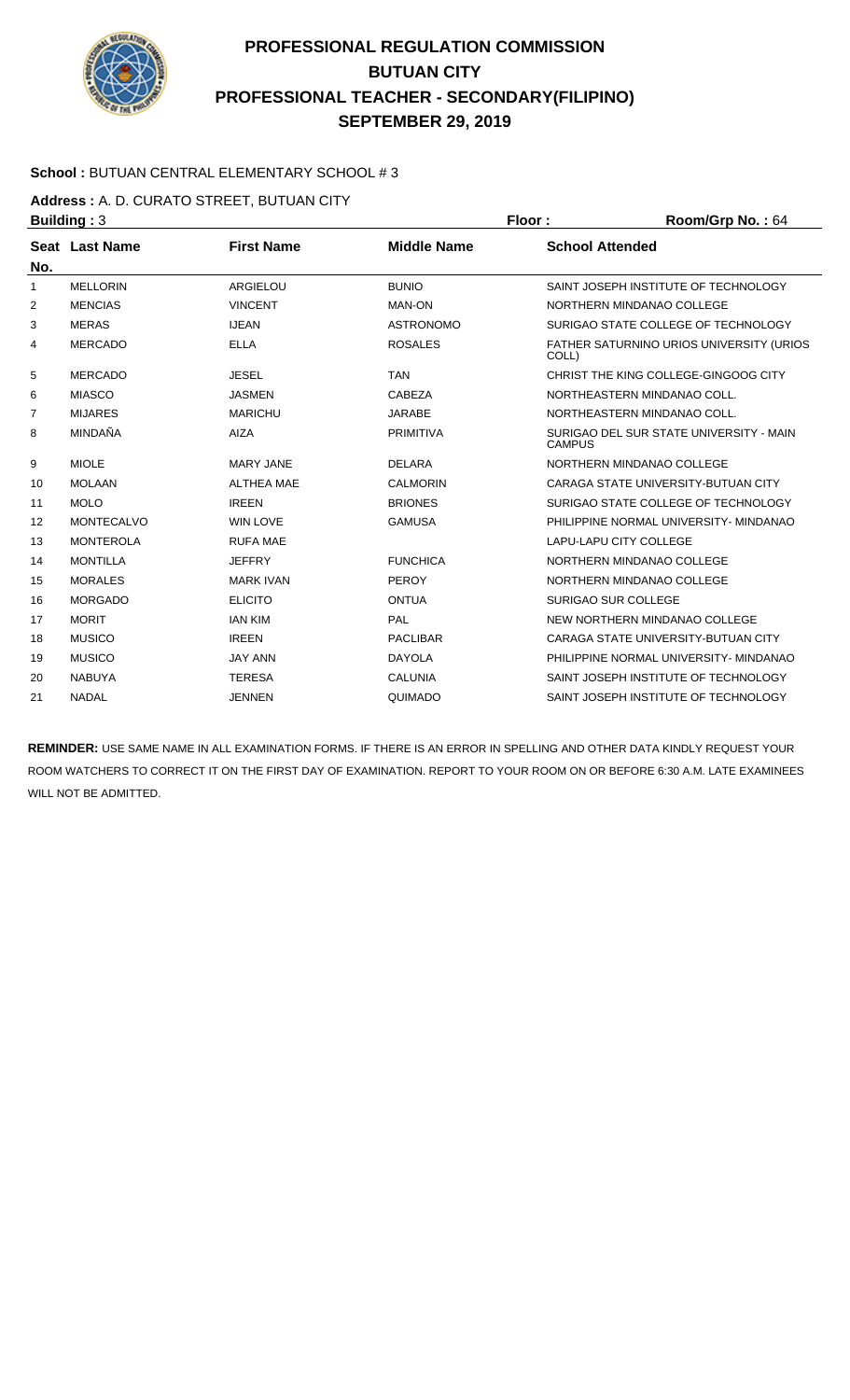

### **School :** BUTUAN CENTRAL ELEMENTARY SCHOOL # 3

**Address :** A. D. CURATO STREET, BUTUAN CITY

| Building: $3$    |                         |                    | Floor:             | Room/Grp No.: 65                         |
|------------------|-------------------------|--------------------|--------------------|------------------------------------------|
| Seat Last Name   | <b>First Name</b>       | <b>Middle Name</b> |                    | <b>School Attended</b>                   |
|                  |                         |                    |                    |                                          |
| <b>NARANJO</b>   | <b>NEVIE</b>            | <b>ZAPANTA</b>     | <b>CAMPUS</b>      | SURIGAO DEL SUR STATE UNIVERSITY - MAIN  |
| <b>NARTE</b>     | MARYJANE                | <b>JUMAWID</b>     |                    | PHILIPPINE NORMAL UNIVERSITY- MINDANAO   |
| <b>NERI</b>      | <b>MIRASOL</b>          | <b>DATOY</b>       |                    | CHRIST THE KING COLLEGE-GINGOOG CITY     |
| <b>NOGALO</b>    | <b>JERSON</b>           | <b>TERAYTAY</b>    |                    | MANDAUE CITY COLLEGE- MANDAUE CITY, CEBU |
| <b>NUEZ</b>      | SHIELLA MAE             | <b>CAGAMPANG</b>   | <b>JUAN CAMPUS</b> | SOUTHERN LEYTE STATE UNIVERSITY - SAN    |
| <b>OCATE</b>     | <b>RAYMOND</b>          | <b>SENAGONIA</b>   |                    | SAINT PETER COLLEGE-BALINGASAG           |
| <b>OJAO</b>      | <b>THERESA</b>          | <b>MONTERO</b>     | <b>CAMPUS</b>      | SURIGAO DEL SUR STATE UNIVERSITY - MAIN  |
| <b>OLANGA</b>    | <b>SHYKIE</b>           | <b>BATAHOY</b>     |                    | CENTRAL MINDANAO UNIVERSITY              |
| <b>OLVIS</b>     | <b>SHINNY ROSE</b>      | PETILO             |                    | SURIGAO STATE COLLEGE OF TECHNOLOGY      |
| <b>OQUENDO</b>   | <b>FRINCES CHINALIE</b> | CARREON            |                    | PHILIPPINE NORMAL UNIVERSITY- MINDANAO   |
| <b>ORIENDO</b>   | <b>ARNOLD</b>           | <b>ESPIJON</b>     |                    | SURIGAO STATE COLLEGE OF TECHNOLOGY      |
| ORTEGA           | <b>KIEN JAMES</b>       |                    |                    | NEW NORTHERN MINDANAO COLLEGE            |
| <b>OSERA</b>     | <b>JENNESYL</b>         | LANQUINO           |                    | SAINT JOSEPH INSTITUTE OF TECHNOLOGY     |
| <b>OYANGURIN</b> | <b>MARICEL</b>          | <b>TY</b>          | COLL)              | FATHER SATURNINO URIOS UNIVERSITY (URIOS |
| <b>PABAS</b>     | <b>ANTONETH</b>         | LANGUEZ            |                    | SURIGAO STATE COLLEGE OF TECHNOLOGY      |
| <b>PAGUMPANA</b> | LOVEJOY                 | <b>TINDOY</b>      |                    | PHILIPPINE NORMAL UNIVERSITY- MINDANAO   |
| <b>PALAD</b>     | <b>IRINE JOY</b>        | <b>YOSORES</b>     |                    | CHRIST THE KING COLLEGE-GINGOOG CITY     |
| <b>PALMES</b>    | <b>MARIBELLE</b>        | <b>LABENDIA</b>    |                    | PHILIPPINE NORMAL UNIVERSITY- MINDANAO   |
| PAMAYBAY         | <b>GWEN HANNAH</b>      | <b>VIDAL</b>       |                    | PHILIPPINE NORMAL UNIVERSITY- MINDANAO   |
| <b>PANTE</b>     | <b>JIGS</b>             | <b>RODRIGUEZ</b>   |                    | <b>AGUSAN COLLEGES</b>                   |
| <b>PELONIS</b>   | <b>BABY JEAN</b>        | <b>BARNESO</b>     |                    | CAGAYAN STATE UNIVERSITY-LASAM           |
|                  |                         |                    |                    |                                          |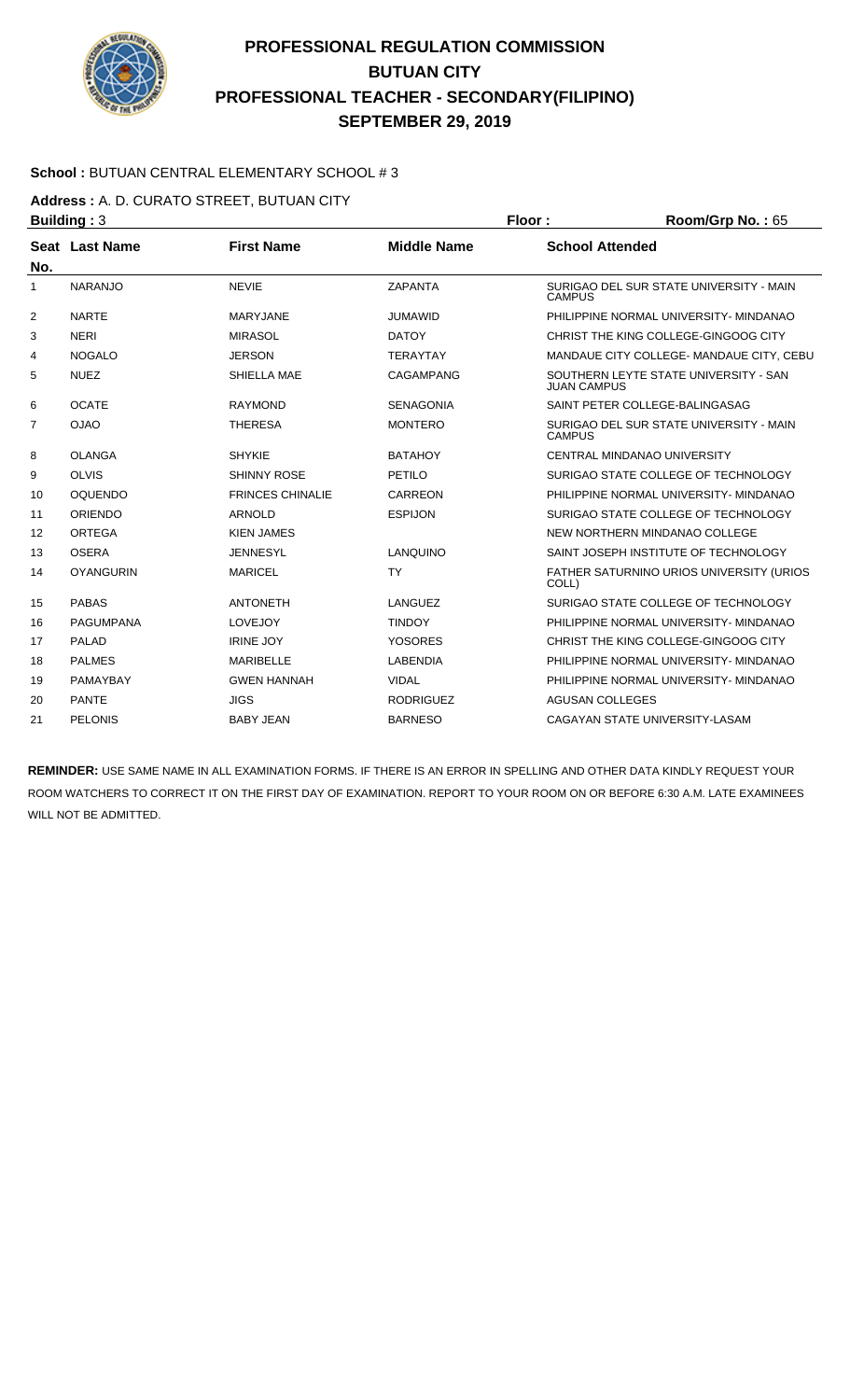

### **School :** BUTUAN CENTRAL ELEMENTARY SCHOOL # 3

**Address :** A. D. CURATO STREET, BUTUAN CITY

|                   | <b>Building: 3</b> |                        |                    | Floor:                 | Room/Grp No.: 66                                 |
|-------------------|--------------------|------------------------|--------------------|------------------------|--------------------------------------------------|
|                   | Seat Last Name     | <b>First Name</b>      | <b>Middle Name</b> | <b>School Attended</b> |                                                  |
| No.               |                    |                        |                    |                        |                                                  |
| $\mathbf{1}$      | PEÑAVERDE          | <b>CHRISTIAN PEACE</b> | LAYNO              | <b>CAMPUS</b>          | SURIGAO DEL SUR STATE UNIVERSITY - MAIN          |
| 2                 | PEÑAVERDE          | <b>JESSICA</b>         | LAYNO              |                        | SAINT THERESA COLLEGE-TANDAG                     |
| 3                 | <b>PILAN</b>       | <b>MABELYN</b>         | <b>FORTALIZA</b>   |                        | SURIGAO STATE COLLEGE OF TECHNOLOGY              |
| 4                 | <b>PITUGO</b>      | <b>ROXANNE</b>         | <b>PLAZA</b>       | CAMPUS                 | SURIGAO DEL SUR STATE UNIVERSITY - MAIN          |
| 5                 | <b>PIZARRO</b>     | <b>JHESSALEA</b>       | ABELLA             |                        | NORTHERN MINDANAO COLLEGE                        |
| 6                 | <b>POMBO</b>       | ANGEL MAE              | SAYON              |                        | SURIGAO STATE COLLEGE OF TECHNOLOGY              |
| $\overline{7}$    | <b>PONCE</b>       | <b>KAYE</b>            | <b>CUESTA</b>      |                        | SAINT PETER'S COLLEGE-ILIGAN CITY                |
| 8                 | <b>PORMIENTO</b>   | <b>HELEN</b>           | <b>DECINILLA</b>   |                        | <b>SURIGAO SUR COLLEGE</b>                       |
| 9                 | QUIAMAN            | <b>STARLITA</b>        | <b>VELOS</b>       |                        | NORTHERN MINDANAO COLLEGE                        |
| 10                | <b>REBAGOS</b>     | <b>EDGAR JR</b>        | <b>CEMPRON</b>     |                        | NEW NORTHERN MINDANAO COLLEGE                    |
| 11                | <b>RESUERA</b>     | <b>REBECA</b>          | <b>BORJA</b>       |                        | SURIGAO STATE COLLEGE OF TECHNOLOGY              |
| $12 \overline{ }$ | <b>REVIL</b>       | <b>MARY GRACE</b>      |                    |                        | PHILIPPINE NORMAL UNIVERSITY- MINDANAO           |
| 13                | <b>ROSAL</b>       | <b>JOSE CESAR</b>      | <b>MONTOJO</b>     | COLL)                  | FATHER SATURNINO URIOS UNIVERSITY (URIOS         |
| 14                | <b>RUDELA</b>      | <b>CRESIA</b>          | <b>ABOY</b>        |                        | SURIGAO STATE COLLEGE OF TECHNOLOGY              |
| 15                | <b>RUFLO</b>       | <b>MARECHRIS</b>       | <b>NOYA</b>        |                        | CARAGA STATE UNIVERSITY-BUTUAN CITY              |
| 16                | <b>RUIZ</b>        | <b>JULIE ANNE</b>      | <b>CABARRUBIAS</b> | COLL)                  | <b>FATHER SATURNINO URIOS UNIVERSITY (URIOS)</b> |
| 17                | <b>SAJULGA</b>     | <b>AMANDO</b>          | <b>BERNADOS</b>    | <b>AGUSAN COLLEGES</b> |                                                  |
| 18                | <b>SALVADOR</b>    | JE-ANN                 | CONGAYO            |                        | SURIGAO STATE COLLEGE OF TECHNOLOGY              |
| 19                | <b>SAMONTINA</b>   | <b>MANILYN</b>         | <b>MANTONG</b>     |                        | <b>SURIGAO SUR COLLEGE</b>                       |
| 20                | <b>SAMPONG</b>     | <b>JENELYN</b>         | <b>PRESILLAS</b>   |                        | NEW NORTHERN MINDANAO COLLEGE                    |
| 21                | <b>SAPID</b>       | <b>ANALYN</b>          | <b>CAPILITAN</b>   | <b>FOUNDATION</b>      | DON JOSE ECLEO MEMORIAL EDUCATIONAL              |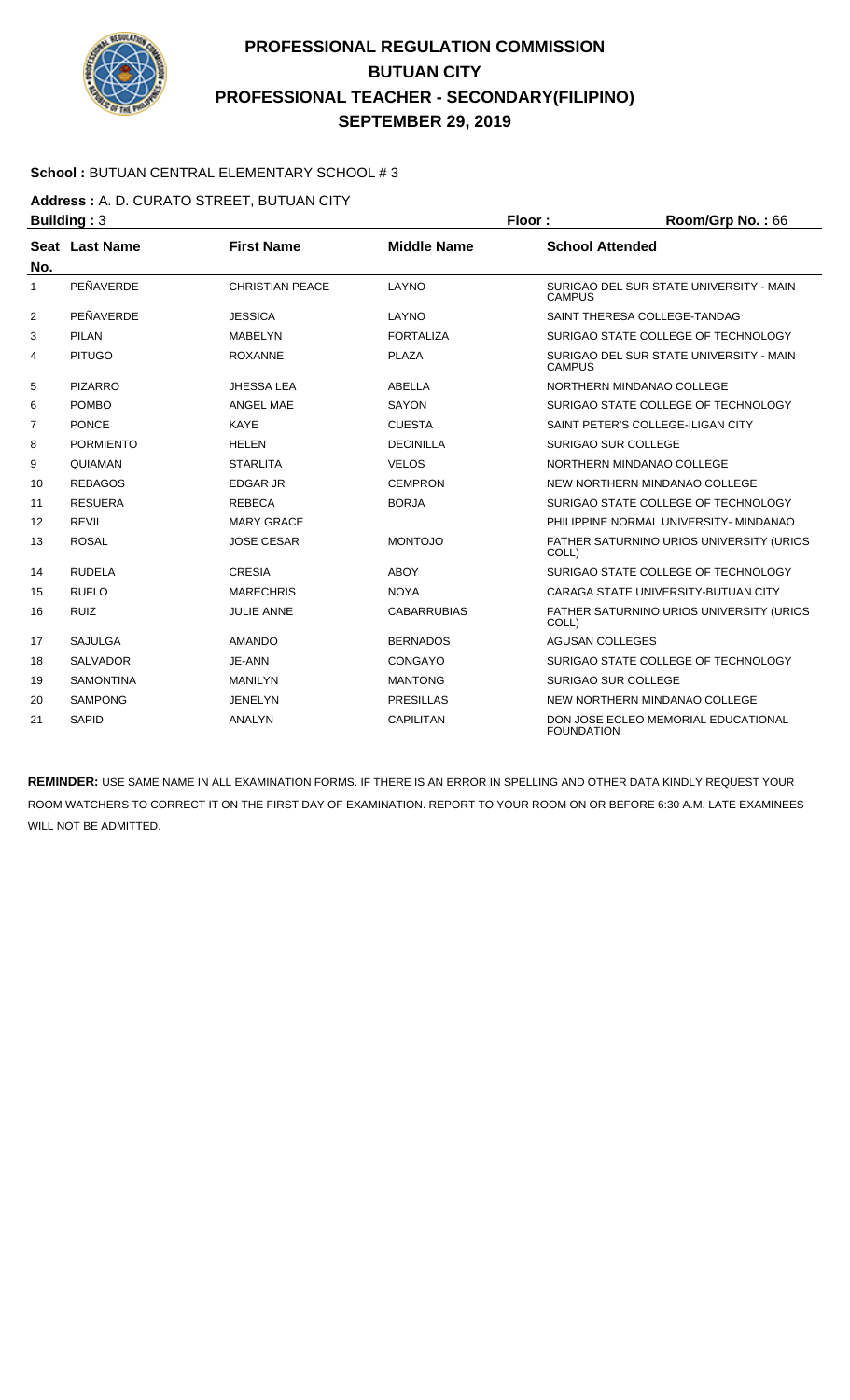

### **School :** BUTUAN CENTRAL ELEMENTARY SCHOOL # 3

Address : A. D. CURATO STREET, BUTUAN CITY<br>Building : 3

|                | <b>Building: 3</b> |                       |                    | Floor:                 | Room/Grp No.: 67                         |
|----------------|--------------------|-----------------------|--------------------|------------------------|------------------------------------------|
|                | Seat Last Name     | <b>First Name</b>     | <b>Middle Name</b> | <b>School Attended</b> |                                          |
| No.            |                    |                       |                    |                        |                                          |
| $\mathbf{1}$   | <b>SARDAN</b>      | <b>KELLY DARYL</b>    | <b>ABARIDO</b>     |                        | GINGOOG CITY JUNIOR COLLEGE              |
| 2              | <b>SARINO</b>      | <b>RUTH KHAREN</b>    | <b>SUMANDO</b>     |                        | SURIGAO STATE COLLEGE OF TECHNOLOGY      |
| 3              | <b>SASUMAN</b>     | <b>MICHELLE</b>       | <b>TALIBONG</b>    |                        | SAINT JOSEPH INSTITUTE OF TECHNOLOGY     |
| 4              | <b>SAUBON</b>      | <b>GUEENA FAYE</b>    |                    | COLL)                  | FATHER SATURNINO URIOS UNIVERSITY (URIOS |
| 5              | <b>SELADES</b>     | <b>JERACEL</b>        | <b>SARAUS</b>      |                        | NEW NORTHERN MINDANAO COLLEGE            |
| 6              | <b>SELORIO</b>     | <b>QUINNE</b>         | LAGUE              |                        | SURIGAO STATE COLLEGE OF TECHNOLOGY      |
| $\overline{7}$ | <b>SENABRE</b>     | <b>HONNEY GRACE</b>   | <b>NAKILA</b>      |                        | PHILIPPINE NORMAL UNIVERSITY- MINDANAO   |
| 8              | <b>SILAGAN</b>     | <b>STEPHANIE</b>      | <b>MARTINEZ</b>    | CAMPUS                 | SURIGAO DEL SUR STATE UNIVERSITY - MAIN  |
| 9              | <b>SILVA</b>       | <b>MARIDEL</b>        | <b>ALOTAYA</b>     |                        | SURIGAO STATE COLLEGE OF TECHNOLOGY      |
| 10             | <b>SILVA</b>       | <b>MICHIE</b>         | <b>PAMANDE</b>     |                        | NORTHERN MINDANAO COLLEGE                |
| 11             | <b>SINACA</b>      | AMELYN                | <b>BORJA</b>       |                        | NORTHEASTERN MINDANAO COLL.              |
| 12             | <b>SINDAY</b>      | <b>JEAN</b>           | <b>CATUBIG</b>     |                        | NORTHERN MINDANAO COLLEGE                |
| 13             | <b>SIONA</b>       | <b>CRISTELYN</b>      | <b>CABAJES</b>     |                        | SURIGAO STATE COLLEGE OF TECHNOLOGY      |
| 14             | <b>SIONA</b>       | <b>ROSEGEN</b>        | <b>BACALSO</b>     | <b>CAMPUS</b>          | SURIGAO DEL SUR STATE UNIVERSITY - MAIN  |
| 15             | <b>SUAZO</b>       | <b>CHARLEN</b>        | <b>MONTERO</b>     | <b>CAMPUS</b>          | SURIGAO DEL SUR STATE UNIVERSITY - MAIN  |
| 16             | <b>TABIGUE</b>     | <b>JOAN</b>           | <b>RIBE</b>        |                        | CARAGA STATE UNIVERSITY-BUTUAN CITY      |
| 17             | <b>TALAMERA</b>    | SHEILA MAE            |                    | COLL)                  | FATHER SATURNINO URIOS UNIVERSITY (URIOS |
| 18             | <b>TANGLIBEN</b>   | <b>KATE DARLENE</b>   | <b>MAGLANGIT</b>   |                        | PHILIPPINE NORMAL UNIVERSITY- MINDANAO   |
| 19             | <b>TEAÑO</b>       | <b>JOEPERT</b>        | <b>NOVO</b>        | COLL)                  | FATHER SATURNINO URIOS UNIVERSITY (URIOS |
| 20             | <b>TIANSING</b>    | <b>ROSELIE KLAIRE</b> | <b>LAROA</b>       |                        | NEW NORTHERN MINDANAO COLLEGE            |
| 21             | <b>TINCO</b>       | <b>JANET</b>          | <b>BERSABAL</b>    | COLL)                  | FATHER SATURNINO URIOS UNIVERSITY (URIOS |